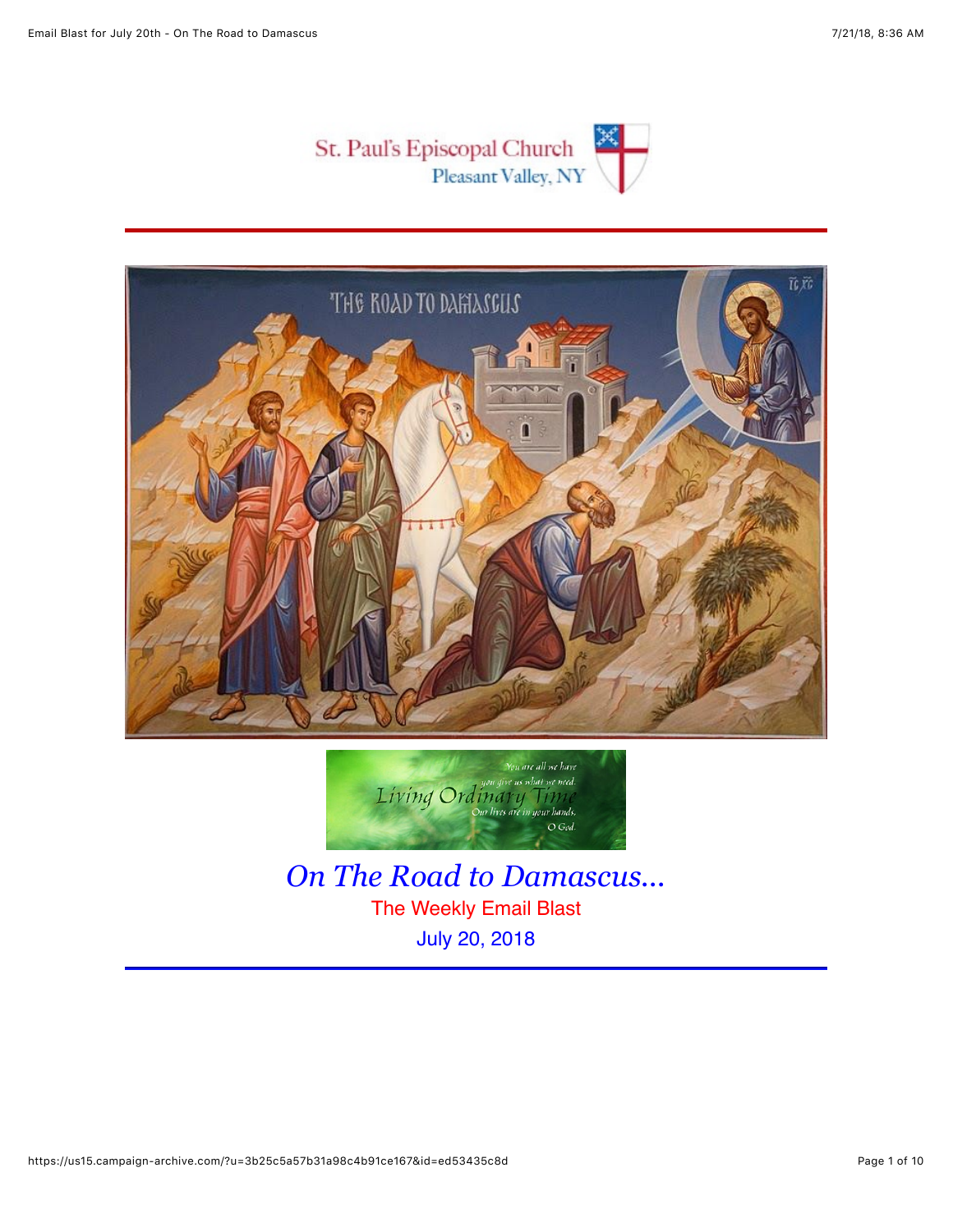

## **Summer Service Times Reminder:**

## **July and August Services**

8:00am Morning Prayer Rite I w/Communion 9:30am Holy Eucharist Rite II w/Music No Coffee Hour for July/August Adult Education in church directly following the 9:30 service (with A/C!)



### **For those celebrating birthdays & anniversaries:**

Kathleen Nowik, Barbara & Wally Bedder, Andrew Glynn, Kay & Bill Mackey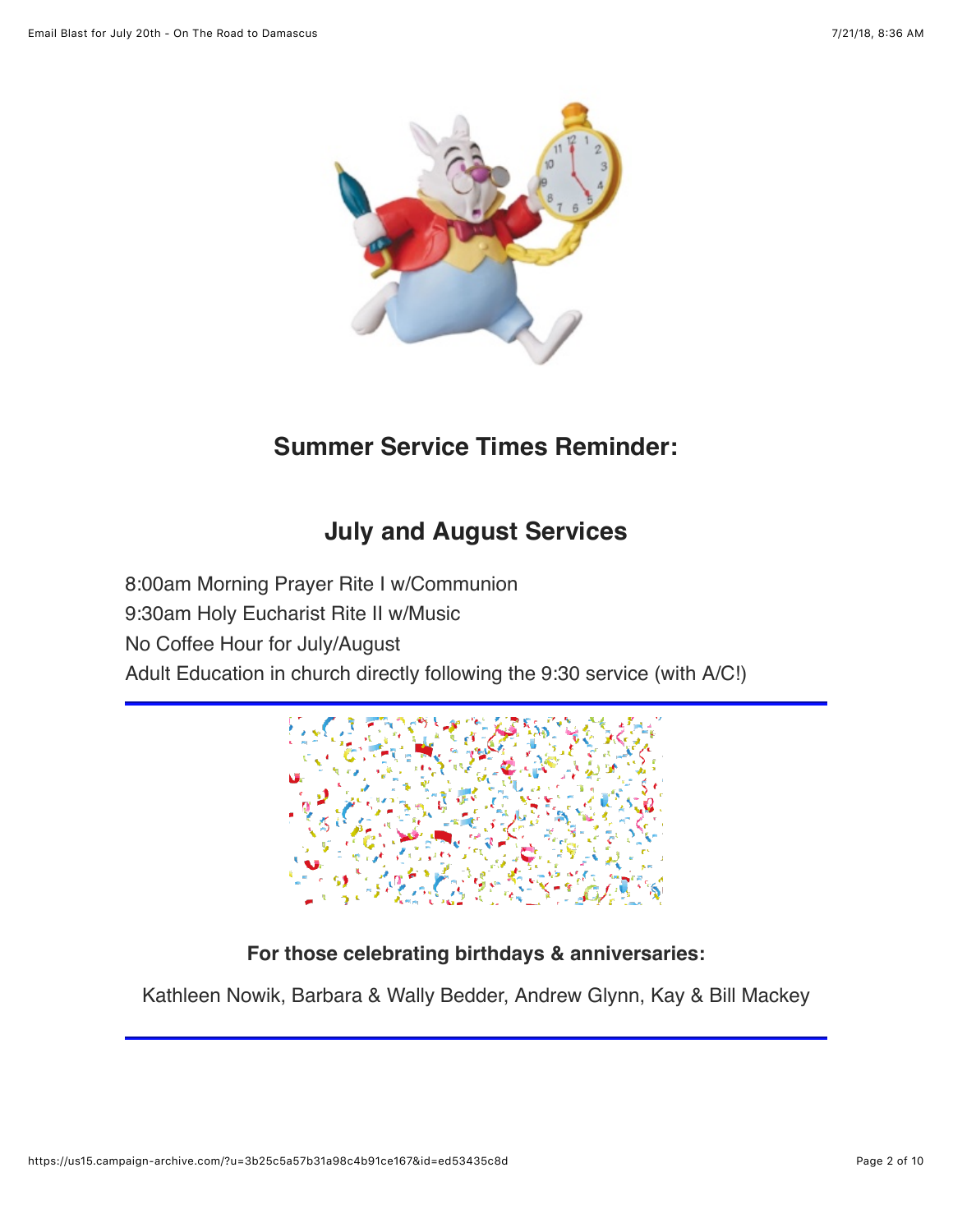

## **Pleasant Valley Weekend July 27-29, 2018**

## **MOST RECENT UPDATE!**

# **PLEASE CHECK PARISH HALL BULLETIN BOARD FOR UPDATES!**

**Sunday 12-6 truck workers needed and "runners" on all days (Friday, Saturday, and Sunday) to go get stuff from church to food truck and back and forth.**



## **PARISH PICNIC**

Sunday, August 19th - immediately following our 9:30 AM church service, we will have one combined service for picnic day.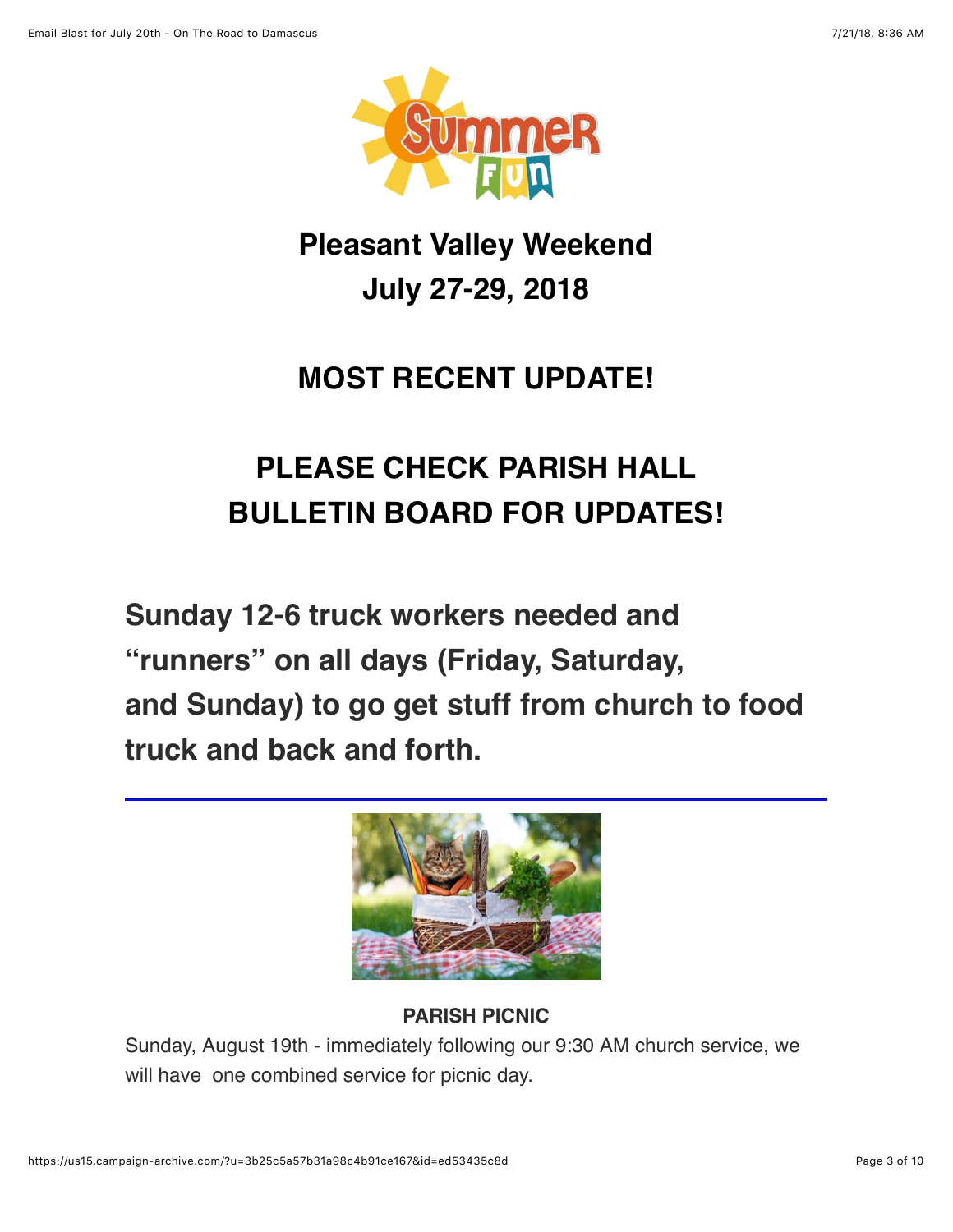Our ANNUAL PARISH PICNIC at the home of Rick and Linda Harris – 59 Pond Hills Court – Pleasant Valley – 8 minutes from the church by car.

It is with much appreciation that Rick and Linda have again invited members of our parish to their home for this time of fellowship!! Their beautiful pool is all ready for us (bring your suits if you'd like to jump in!) -- last year we had a wide variety of food thanks to our parishioners who brought their favorite summer dish to share – we'll have a sign up sheet in church in July.

Please contact Linda Harris to help, and the side-dishes-to-bring list will be available at the 8 & 930am services this Sunday. Sign up early so we know we have what we need- thank you!

EVERYONE IS INVITED - SEE YOU THERE



St. Paul's Outreach Ministries invites the whole congregation to pray (individually and together) about serving on our parish Outreach Team for the 2018-2019 program year (September through September). Our prayers about outreach ministry are welcomed, and encouraged, as we talk to one another about it and encourage one another about serving.

#### Opportunities for this summer: **RMM Backpacks**

**Donations Due Date: July 31st!** Our back-to-school backpack supplies for children connected to Rural & Migrant Ministries are needed here at St. Paul's no later than Tuesday, July 31st. **Please bring your purchased supplies and/or cash donations to church with you by Sunday, July 29th** - we will be blessing our offerings in church before our Supply-Organizing-Ministers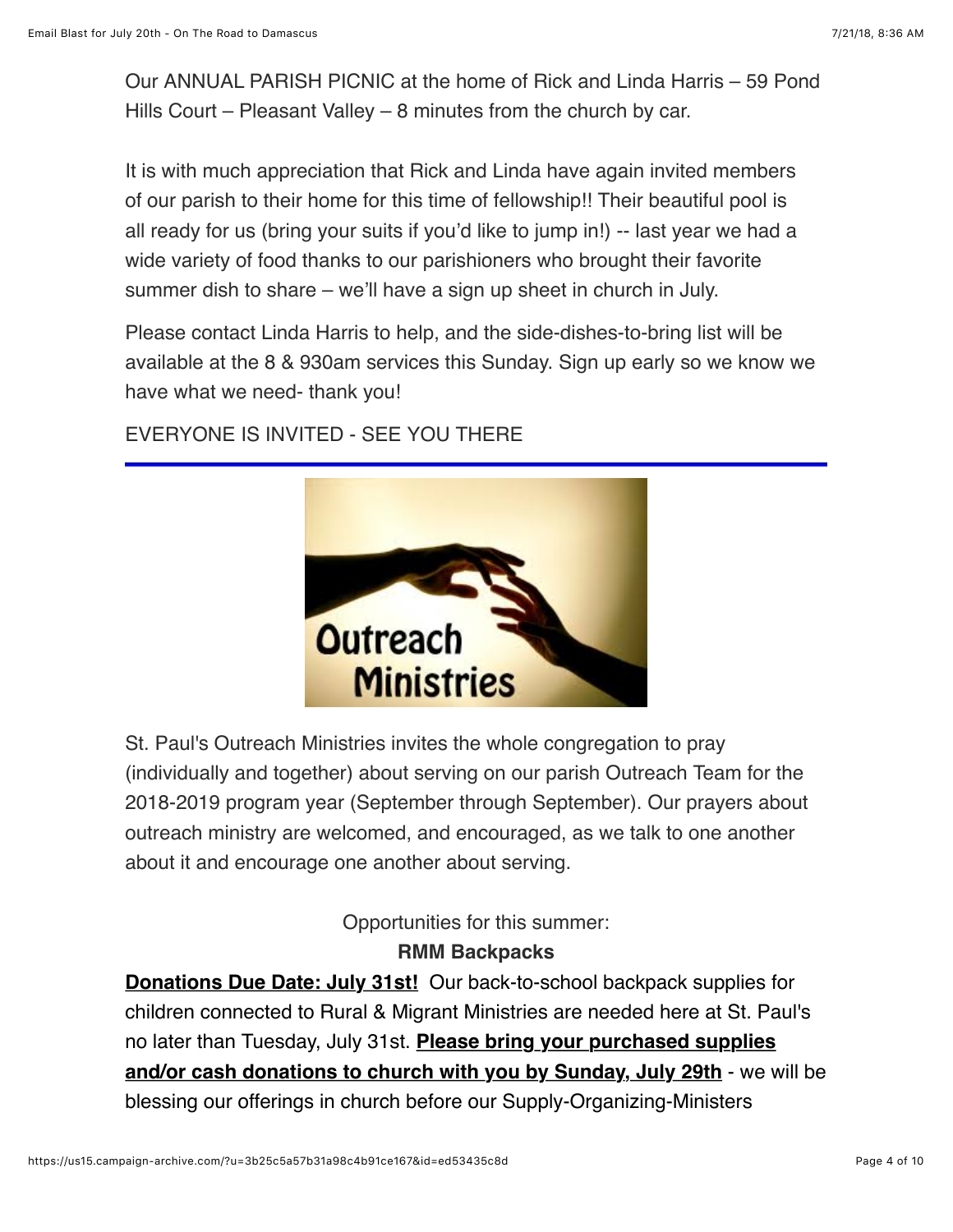(Charlotte, Marilyn, Debby) put the donations in order and deliver them to the RMM office in Poughkeepsie. **Please contact Debby Glynn with any RMM backpack-filling outreach ministry questions**: [dglynn40@icloud.com](mailto:dglynn40@icloud.com?subject=RMM%20Backpacks) Shopping List- Each backpack needs the following supplies:

- 4 composition books (no spirals)
- 4 sturdy 2 pocket folders
- a package of notebook paper
- a box of primary Crayola washable markers
- a 24 count box of Crayons crayons
- a soft pencil envelope that includes:
	- $\circ$  1 package (12) of #2 pencils
	- an eraser and pencil sharpener
	- a ruler
	- 3-6 ball point pens
	- 2 glue sticks
	- a pair of school scissors



## **Offering Altar Flowers in Remembrance & Thanksgiving**

At St. Paul's Episcopal Church, flowers are one of the ways that we can give thanks to God, remember, or simply help to beautify the church on Sundays. Do you want to give flowers to remember a loved one who has died; give thanks for a special intention, celebrate an anniversary, or any other important time or people in your life?

We are happy to have beautiful floral arrangements from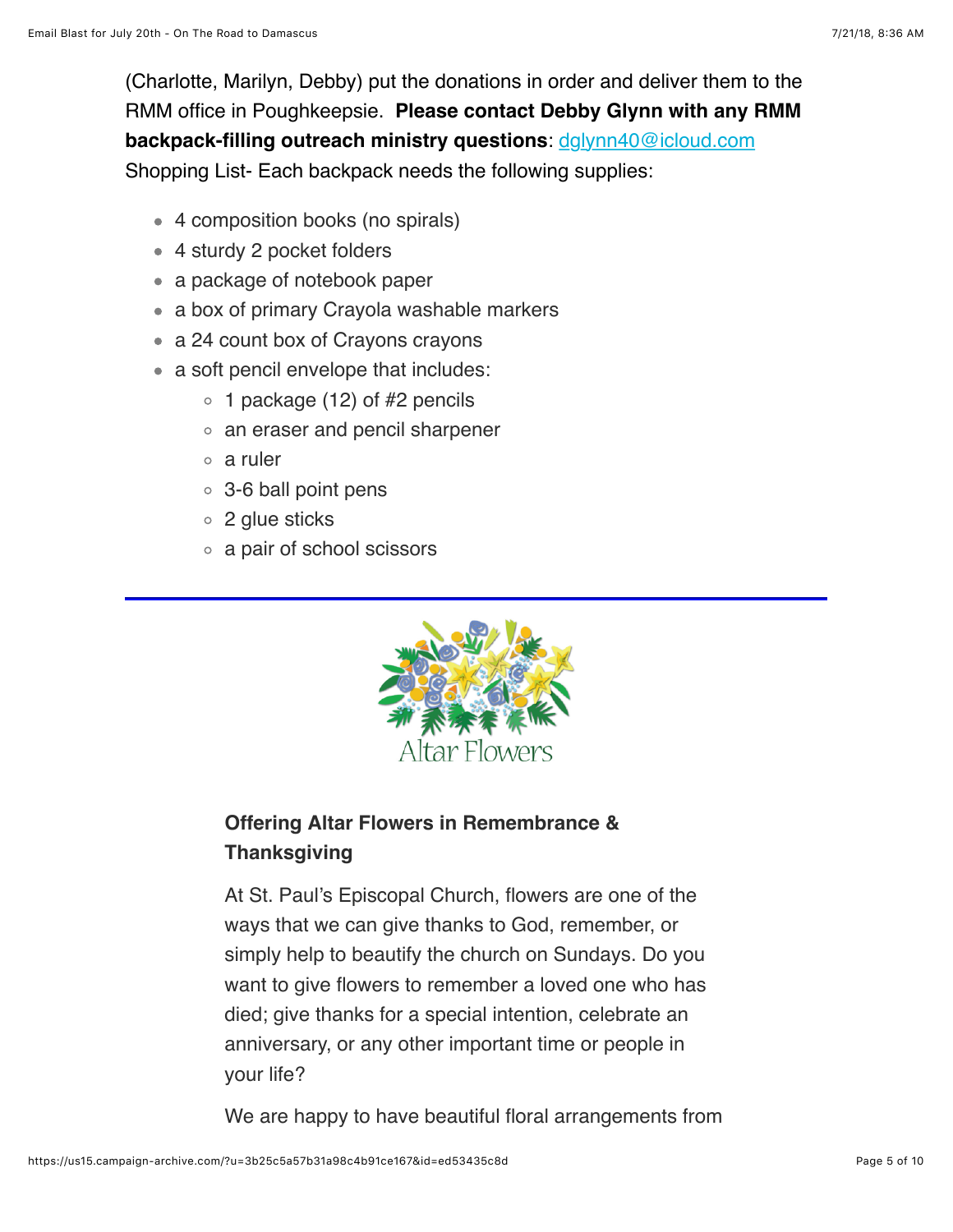Adams Fairacre Farms on Route 44 in Poughkeepsie during the year (except during Lent, Holy Week, and other more penitential liturgies) for the reasonable cost of \$35/week for both arrangements that are set behind the altar. Donors are invited to take the flowers after the second Sunday service, to share them among those attending the services that day, with someone sick, or someone home-bound.

Please sign up for your desired donation date on the flower chart in the *Narthex*\* of the church. If the date you wish to designate your offering is already filled in on the flower chart, please speak to Mother Megan and all shall be well.

*\*Narthex: an enclosed space at the entry end of the nave of a church; the area just inside the front door. \*\*Nave: the main part of a church; the place where the congregation sits. Derived from an old word for ship; in older churches the beams of the roof resembled the beams and timbers in the sides of a ship.*



#### **\*\*\* REMINDERS \*\*\***

*Adams Gift Cards: Year-Round Fundraising*  Available at both Sunday morning services. Please see Debby, Ginny, or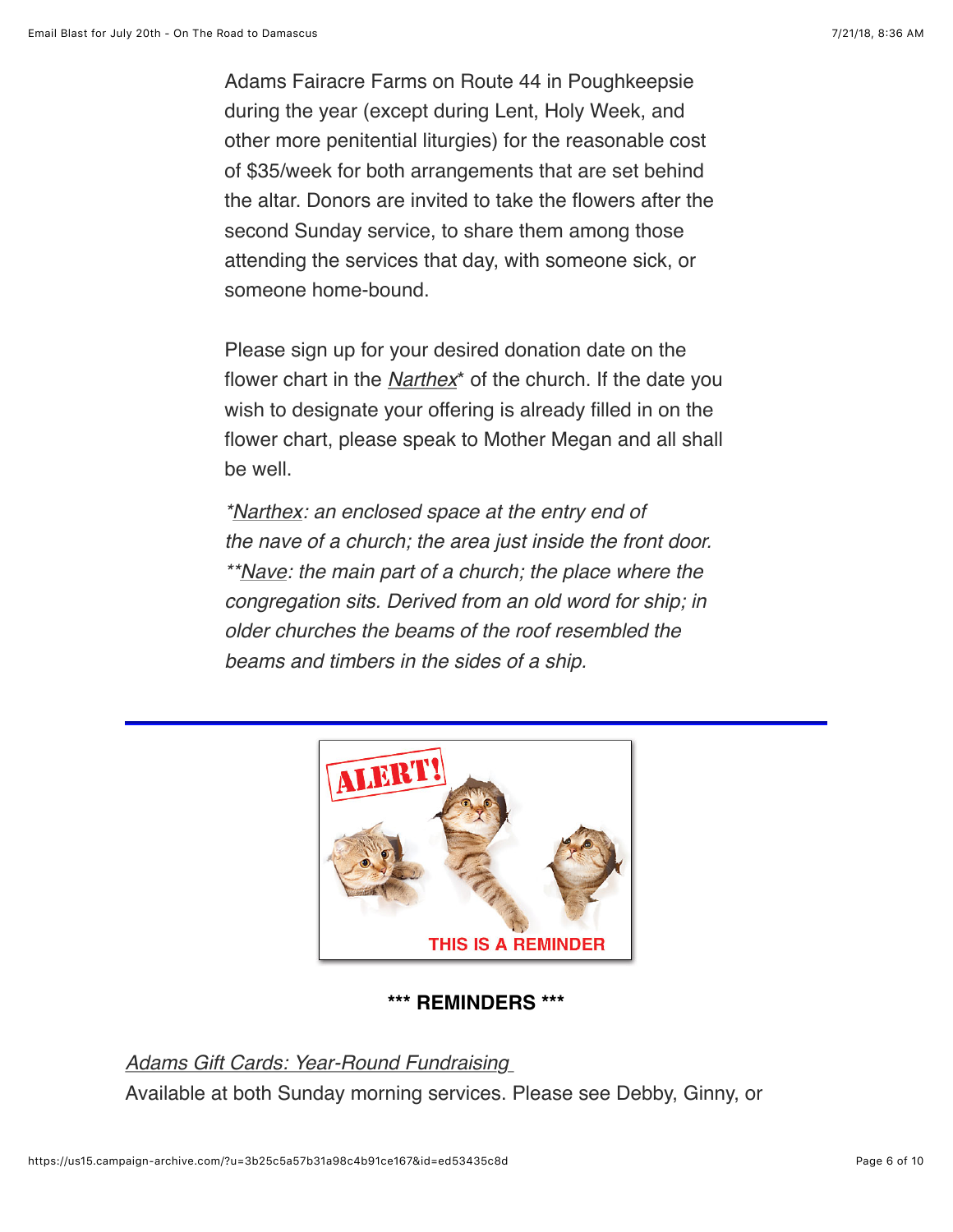Marilyn. St. Paul's receives 10% of the card value bought through our church. If you shop at Adams or give gift cards as gifts, our ministries benefit from this fundraiser. Thank You!

#### *Communications*

The website has ben updated to include a complete contact sheet (names, phones, address) for the entire parish. It is under the "login required" section. Please don't be put off, it is easy to set up a log in. All you need to enter is your name and email. If you have any problems or questions please reach out to Rita Carver at [redutsa@gmail.com.](mailto:redutsa@gmail.com?subject=Website%20Log-in)

If you use Facebook, please like & follow the [St. Paul's page](https://www.facebook.com/stpaulspleasantvalley/?ref=bookmarks). Also, please invite people you know who may be interested in the mission and outreach ministries at St. Paul's. Let's get the WORD out!

#### **Weekly Ministry Schedule:**

First Wednesdays:

**1:00 PM** Holy Eucharist - Rite II w/prayers for healing - ADA Access

#### **6:45 PM Ecumenical Food Pantry**

PV United Methodist Church

Volunteers Welcome!

All other Wednesdays:

**1:00-2:30 PM Bible Study**: Sepe Room, Parish Hall

Fridays:

**6:00 PM**: Evening Prayer in the Church

Sundays:

**11:30 AM - 12:00 PM** Adult Ed: Sepe Room, Parish Hall

Children's Church School will resume in September 2018.

Stay tuned for details.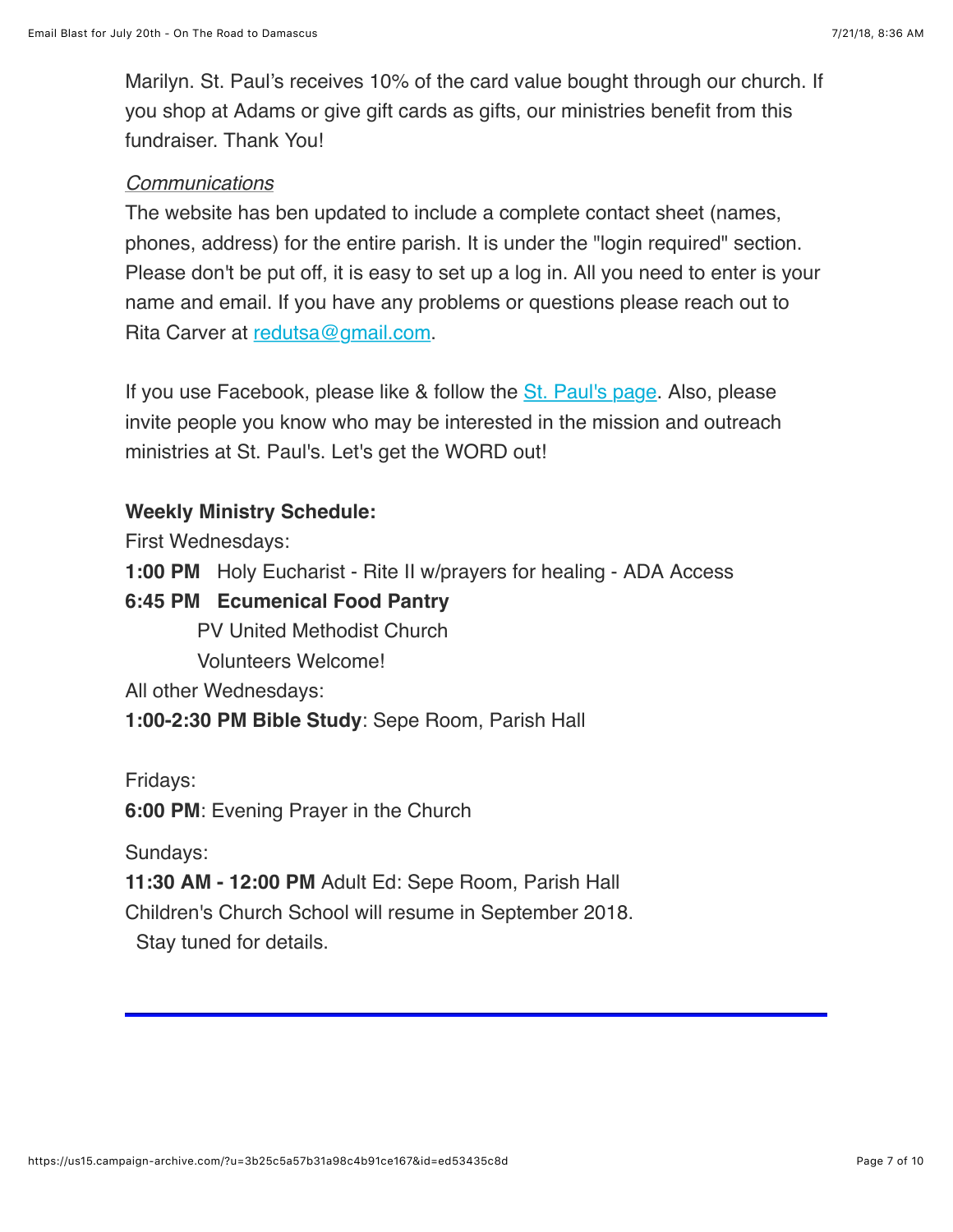

#### **First Wednesday**:

**1:00 PM** HE-RT II w/prayers for healing **ADA Access** PLEASE NOTE: We will not meet on 7/4 but on 7/11. **6:45 PM - Ecumenical Food Pantry** PV United Methodist Church - **Volunteers Welcome!**

**2nd-5th Wednesdays: Bible Study 1:00-2:30 PM** *-* Sepe Room, Parish Hall

**Fridays: Evening Prayer 6:00 PM** - in the Church

#### **Sundays:**

**Adult Education 11:30 AM** - Sepe Room, Parish Hall

#### **Pastoral Care**

#### **The Rev. Megan E. Sanders, Rector**

[mothersanders@gmail.com](mailto:mothersanders@gmail.com) - cell: 917.751.9568

Rector's Office Hours may vary from week to week based on the pastoral needs of our parish community. Mother Megan will be in the office weekly and available for walk-ins from 10:00 AM - 1:00 PM on Wednesdays, unless noted otherwise in our weekly parish email: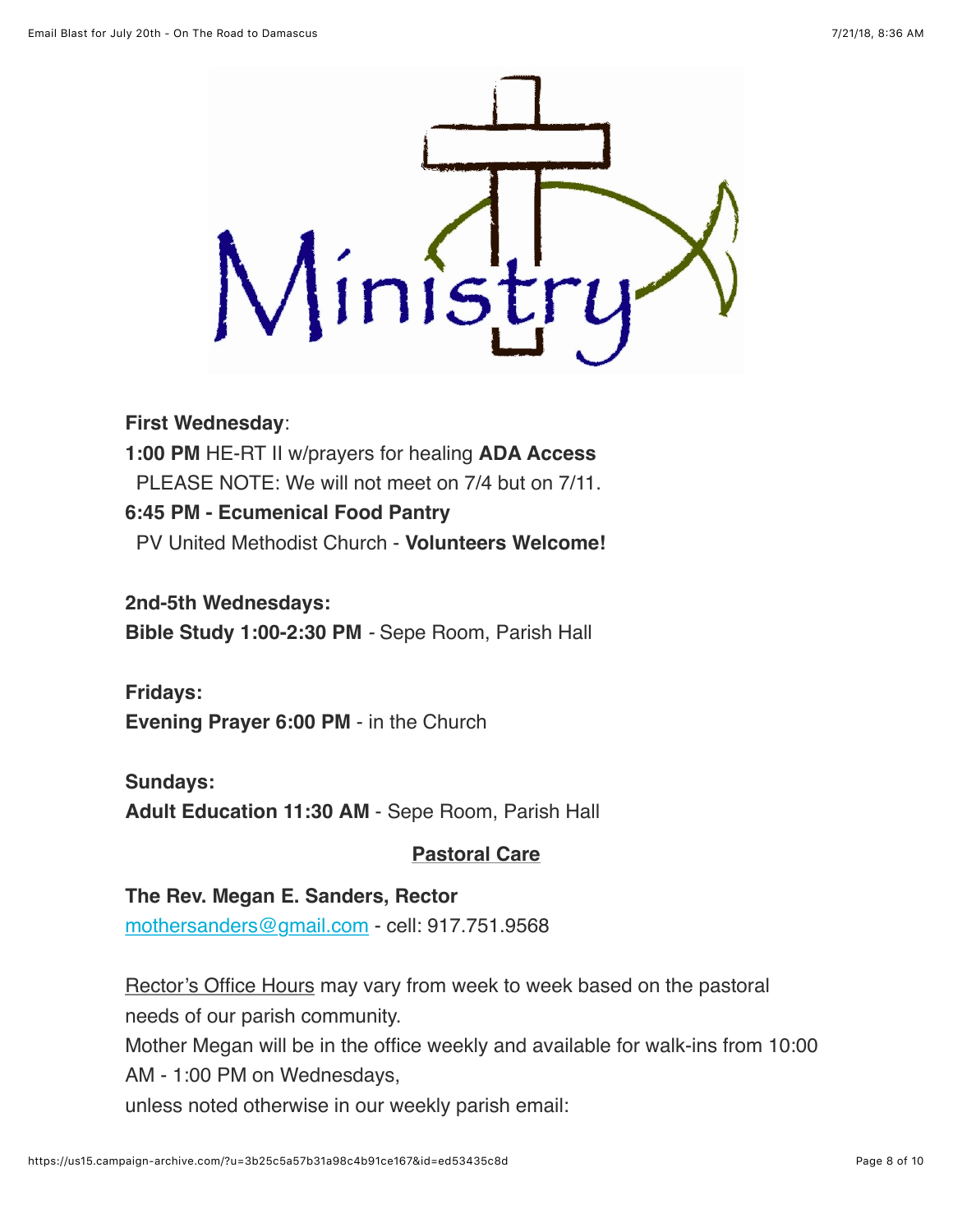*On the Road to Damascus*.

Her Sabbath time is Thursday/Friday.

#### **In case of Pastoral Emergency:**

Please call the Rector on her cell phone: 917-751-9568. Please no text messages - hearing your voice is important.

On Thu/Fri, and when the Rector is away, you may contact one of the wardens: Roger Tumbarello: 845-635-1220 Nancy Adams: 845-635-1448 They will be able to contact the Rector or the priest covering pastoral emergencies if she is away.

Stay connected through our Parish Website ([www.stpaulspv.org\)](http://www.stpaulspv.org/), parish weekly email (email stpaulspy@gmail.com to sign up), and on Sundays with bulletin announcements.

### *St. Paul's Episcopal Church Where Everyone is Always Invited! --God Bless You.*



I hope you are enjoying On The Road to Damascus. Do you have suggestions? Is there someone else you think might like to receive a copy? To subscribe simply send an email to stpaulspy@gmail.com with the name and email address you want added. Help us spread the Word.

Do you have an announcement you would like included in this newsletter? Send and email to stpaulspy@gmail.com with the details. It's that easy!